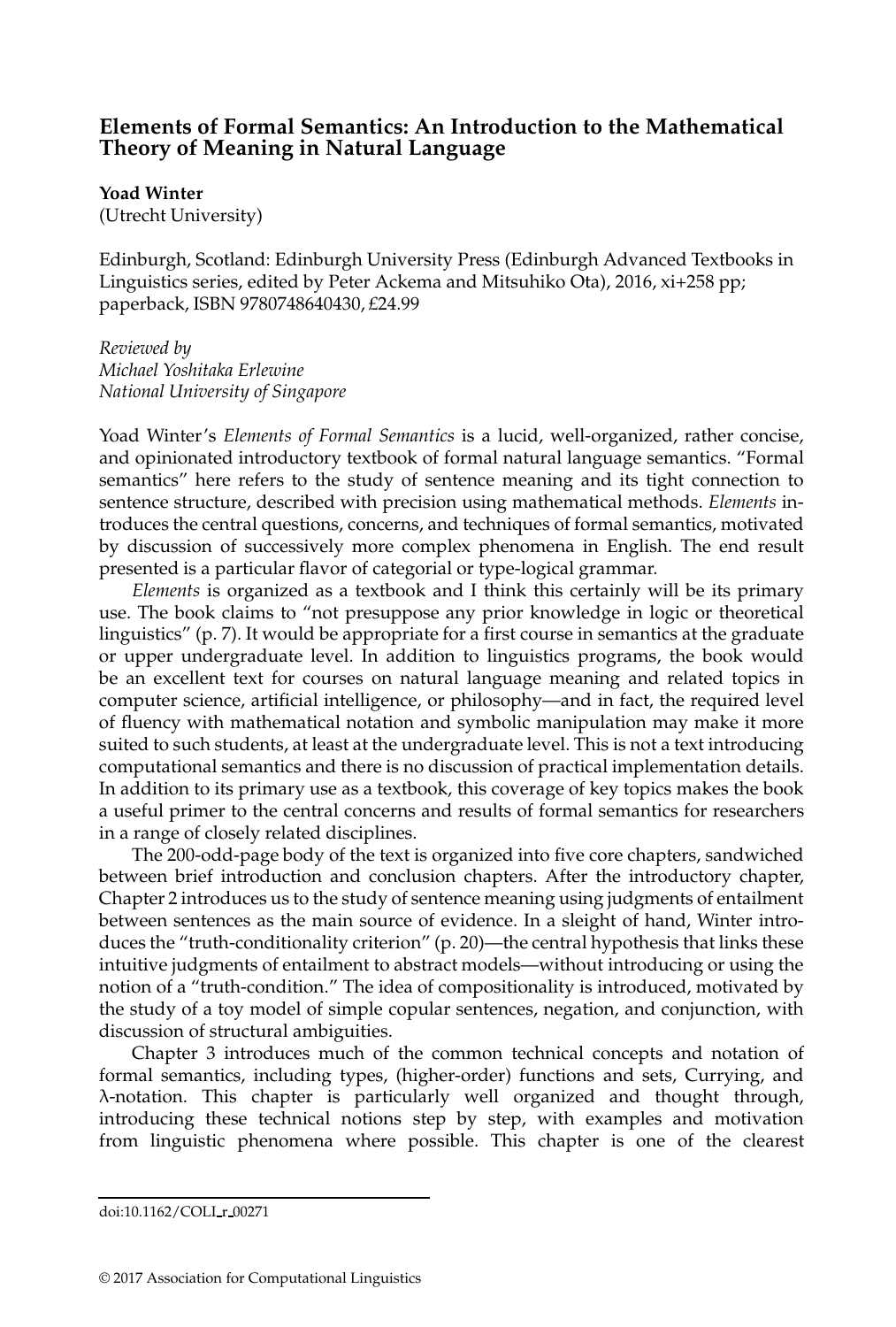presentations of these tools that I have seen, with the caveat that it presupposes a certain fluency with the underlying mathematical notation and concepts. It concludes with an application of these tools to reflexive pronouns and intersective and nonintersective attributive adjectives, as well as propositional vs. predicate negation and conjunction.

Chapter 4 is concerned with the interpretation of quantifiers in natural language. Generalized quantifier theory is discussed, first with descriptions of quantifiers as relations between sets, followed by discussion of quantifiers as sets of predicates. This is followed by clear and rather standard exposition of monotonicity, negative polarity item licensing, the denotation of quantificational determiners, and conservativity.

Despite my saying that Chapters 3 and 4 are very clear—or maybe because of this—I want to reiterate again that some hand-holding will be required for students without backgrounds in, for example, mathematics or computer science. Simple familiarity with the basic concepts and notation of sets and functions is in fact insufficient; the reader must be comfortable moving quickly between these characterizations and translating between them. Take for example the discussion of quantificational determiner meanings, where in the span of just three pages (p. 116ff), the text switches between (a) a Curried, higher-order function (a function from predicates to functions from predicates to truth values), (b) a binary function (a function mapping two sets of individuals to truth values), and (c) a relation (a set of pairs of sets of individuals), choosing each formulation where convenient. Typographic conventions do not help the reader either. Sometimes the variables *A* and *B* are functions (as in [4.47a]) and sometimes they are sets (as in [4.47b] right below!). I find these issues unfortunate because it would not have taken an inordinate effort to make these (otherwise great) chapters friendlier towards readers who are less mathematically inclined.

I think of Chapter 5, entitled "Long-Distance Meaning Relationships," as logically two chapters and will discuss them in turn. The first half introduces the process of function abstraction through hypothetical reasoning in the tradition here called the *Lambek-Van Benthem Calculus*, motivated by the discussion of non-subject quantifiers and relativization. A brief detour introduces the idea of introducing a hypothetical premise  $\varphi$  into a proof of conclusion  $\psi$  and then "discharging"  $\varphi$  later, resulting in the conclusion  $\varphi \to \psi$ . By analogy, in the computation of many sentences with quantifiers and relativization, we introduce a hypothetical argument (variable) *u* to yield the *u*-dependent meaning *z*, and then later "discharge" the hypothesis of *u* to yield the function  $\lambda u$  . *z*, abstracting over the value of *u*. This presentation is friendly and successful. There is no mention of the relation of this process of variable introduction and abstraction to syntactic movement as discussed in much contemporary work on the syntax/semantics interface, save for one brief mention later (p. 175).

The second half of Chapter 5 uses questions raised in the first half regarding the relationship between semantics and surface word order as motivation to introduce the framework known as *Abstract Categorial Grammar* (ACG) or also *Lambda Grammar*. Under this approach, lexical items (signs) have perceptual denotations that can be (higher-order) functions over strings, not just strings themselves. For example, the transitive verb *praise* has the perceptual representation  $\lambda x \cdot \lambda y \cdot \textit{praised} \cdot x$ , where  $\cdot$ is concatenation; this encodes that the first argument of *praise* will follow the verb in surface word order and its second argument will precede the verb. This treatment of the syntax of word order will strike readers with any previous training to the intricacies and